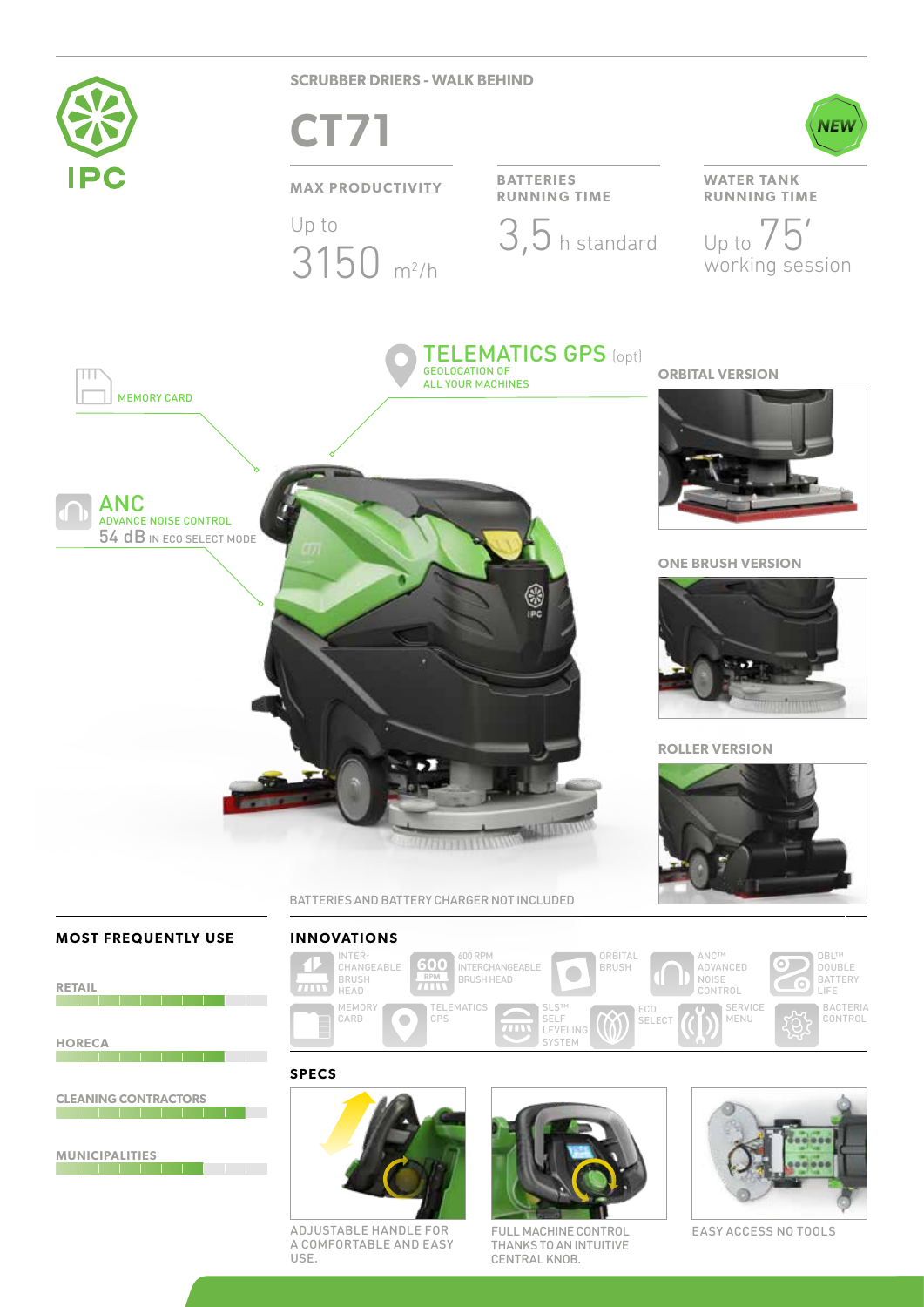## **TECHNICAL DATA**

#### **WITHOUT ELECTRIC TRACTION**

### **WITH ELECTRIC TRACTION**

|                                         |         | <b>CT71B55</b> | <b>CT71 BT55</b> | <b>CT71 BT60</b> | <b>CT71 BT70</b> |
|-----------------------------------------|---------|----------------|------------------|------------------|------------------|
| Code                                    |         | LPTB01855      | LPTB01856        | LPTB02919        | LPTB01857        |
| PERFORMANCE                             |         |                |                  |                  |                  |
| Max theoretical productivity            | $m^2/h$ | 1925           | 2475             | 2700             | 3150             |
| Cleaning path                           | mm      | 550            | 550              | 600              | 700              |
| Water tank capacity (solution recovery) |         | 70/70          | 70/70            | 70/70            | 70/70            |
| Max running time                        | min     | 210            | 210              | 210              | 210              |
| Voltage                                 | $V-Ah$  | 24             | 24               | 24               | 24               |
| Installed power                         | W       | 800            | 1000             | 1400             | 1400             |
| <b>Brush pressure</b>                   | kg      | 18             | 18               | 23               | 23               |
| Squeegee width                          | mm.     | 815            | 815              | 940              | 940              |
| Max speed                               | km/h    | 3,5            | 4,5              | 4,5              | 4,5              |
| Weight                                  | kg      | 91,5           | 92               | 95               | 99               |
| Dimension (LxWxH)                       | mm      | 1327x563x1033  | 1327x563x1033    | 1279x653x1033    | 1297x753x1033    |

| <b>STANDARD EQUIPMENT</b> |                   |                   |                   |                    |
|---------------------------|-------------------|-------------------|-------------------|--------------------|
|                           | <b>CT71 B55</b>   | <b>CT71 BT55</b>  | <b>CT71 BT60</b>  | <b>CT71 BT70</b>   |
| <b>BRUSHES</b>            |                   |                   |                   |                    |
| PPL SOFT                  | SPPV01352         | SPPV01352         | 2xSPPV01473       | 2xSPPV01472        |
| <b>SQUEEGEE BLADES</b>    |                   |                   |                   |                    |
| <b>LATEX FRONT BLADE</b>  | MPVR08039 - 880mm | MPVR08039 - 880mm | MPVR08039 - 880mm | MPVR08040 - 1020mm |
| <b>LATEX REAR BLADE</b>   | MPVR08035 - 900mm | MPVR08035 - 900mm | MPVR08035 - 900mm | MPVR08036 - 1020mm |

#### **WITH ELECTRIC TRACTION AND ELECTRONIC BRUSH PRESSURE CONTROL**

#### **ROLLER - WITH ELECTRIC TRACTION AND ELECTRONIC BRUSH PRESSURE CONTROL**

|                                         |         | <b>CT71 XP60</b> | <b>CT71 XP70</b> | <b>CT71 XP55 R</b> |
|-----------------------------------------|---------|------------------|------------------|--------------------|
| Code                                    |         | LPTB02921        | LPTB01858        | LPTB02927          |
| PERFORMANCE                             |         |                  |                  |                    |
| Max theoretical productivity            | $m^2/h$ | 2700             | 3150             | 2475               |
| Cleaning path                           | mm.     | 600              | 700              | 550                |
| Water tank capacity (solution recovery) |         | 70/70            | 70/70            | 70/70              |
| Max running time                        | min     | 210              | 210              | 210                |
| Voltage                                 | V-Ah    | 24               | 24               | 24                 |
| Installed power                         | W       | 1450             | 1450             | 2350               |
| <b>Brush pressure</b>                   | kg      | 31               | 31               | 18                 |
| Squeegee width                          | mm.     | 940              | 940              | 815                |
| Max speed                               | km/h    | 4,2              | 4,2              | 4,2                |
| Weight                                  | kg      | 96               | 99               | 104                |
| Dimension (LxWxH)                       | mm      | 1279x653x1033    | 1297x753x1033    | 1288x640x1033      |

| <b>STANDARD EQUIPMENT</b>             |                    |                    |                          |
|---------------------------------------|--------------------|--------------------|--------------------------|
|                                       | <b>CT71 XP60</b>   | <b>CT71 XP70</b>   | <b>CT71 XP55R</b>        |
| <b>BRUSHES</b>                        |                    |                    |                          |
| PPL SOFT                              | 2xSPPV01473        | 2xSPPV01472        | $\overline{\phantom{a}}$ |
| CYLINDRICAL BRUSH - PPL SOFT Ø 0.3 mm |                    |                    | SPPV01163                |
| <b>SQUEEGEE BLADES</b>                |                    |                    |                          |
| LATEX FRONT BLADE                     | MPVR08040 - 1020mm | MPVR08040 - 1020mm | MPVR08039 - 880mm        |
| LATEX REAR BLADE                      | MPVR08036 - 1020mm | MPVR08036 - 1020mm | MPVR06288 - 715mm        |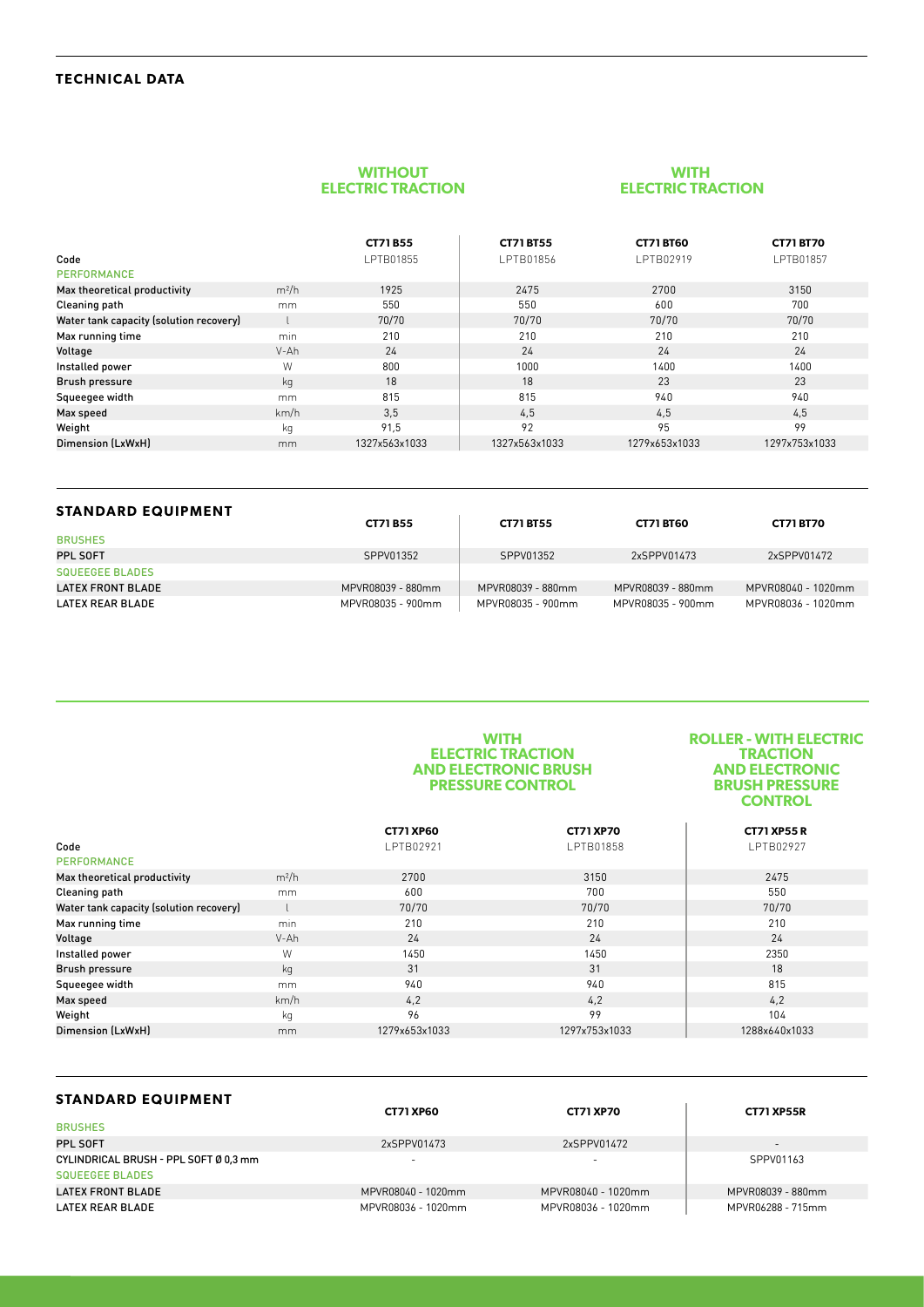#### **600 RPM - WITH ELECTRIC TRACTION AND ELECTRONIC BRUSH PRESSURE CONTROL**



|                                         |         | <b>CT71 XP55 600 RPM</b> | <b>CT71 XP70 600 RPM</b> |
|-----------------------------------------|---------|--------------------------|--------------------------|
| Code                                    |         | LPTB02925                | LPTB02926                |
| <b>PERFORMANCE</b>                      |         |                          |                          |
| Max theoretical productivity            | $m^2/h$ | 2475                     | 3150                     |
| Cleaning path                           | mm      | 550                      | 700                      |
| Water tank capacity (solution recovery) |         | 70/70                    | 70/70                    |
| Max running time                        | min     | 210                      | 210                      |
| Voltage                                 | V-Ah    | 24                       | 24                       |
| Installed power                         | W       | 1080                     | 1480                     |
| <b>Brush pressure</b>                   | kg      | 18                       | 23                       |
| Motor Brush RPM                         | rpm     | 600                      | 600                      |
| Squeegee width                          | mm      | 815                      | 940                      |
| Max speed                               | km/h    | 4,5                      | 4,5                      |
| Weight                                  | kg      | 89.9                     | 95,4                     |
| Dimension (LxWxH)                       | mm      | 1327x563x1033            | 1297x753x1033            |

### **STANDARD EQUIPMENT**

PAD HOLDER

SQUEEGEE BLADES<br>LATEX FRONT BLADE

| <b>CT71 XP55 600 RPM</b> |  |
|--------------------------|--|
|                          |  |

MICROFIBER PAD SPPV01983 SPPV01978 SPPV01978 SPPV01983

LATEX FRONT BLADE MPVR08039 - 880mm MPVR08040 - 1020mm

**CT71 XP55 600 RPM CT71 XP70 600 RPM**

STANDARD - DIAMOND PAD SPPV01228

MPVR08036 - 1020mm





**CT71 XP20" ORBITAL**  $\textsf{\small Code} \smallskip}$ 

| <b>PERFORMANCE</b>           |            |                   |
|------------------------------|------------|-------------------|
| Max theoretical productivity | $m^2/h$    | 2794              |
| <b>Cleaning path</b>         | mm         | 500               |
| Water tank capacity          |            | 70/70             |
| Max running time             | min        | 210               |
| Voltage                      | V-Ah       | 24                |
| Installed power              | W          | 1030              |
| <b>Brush pressure</b>        | kg         | 45,7              |
| Pad RPM                      | <b>RPM</b> | 2200              |
| Squeegee with                | mm         | 815               |
| Max speed                    | km/h       | 4,2               |
| Weight                       | kg         | 108               |
| Dimension (LxWxH)            | mm         | 1225 x 512 x 1033 |

# **STANDARD EQUIPMENT**

SQUEEGEE BLADES **LATEX FRONT BLADE** MANUSCRIPS AND CONTROL CONTROL CONTROL CONTROL CONTROL CONTROL CONTROL CONTROL CONTROL CONTROL CONTROL CONTROL CONTROL CONTROL CONTROL CONTROL CONTROL CONTROL CONTROL CONTROL CONTROL CONTROL CONTROL CON

# **CT71 XP20" ORBITAL**

**LATEX REAR BLADE LATER REAR BLADE MPVR08035 - 900mm**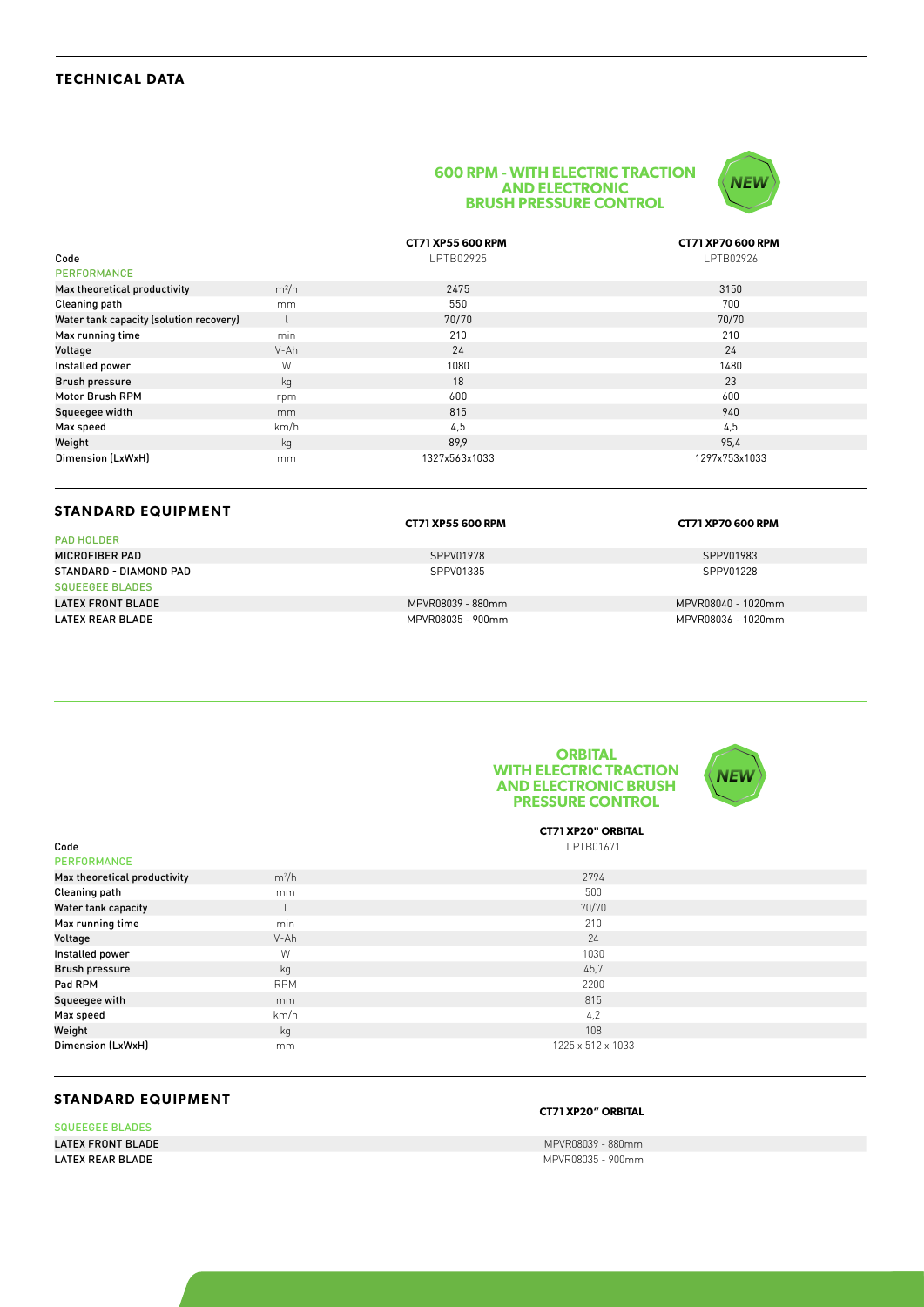| <b>CONSUMABLES</b>       | CODE                       | CT71 B55 | CT71 BT55 | CT71 BT60 | CT71 BT70 | CT71 XP60 | CT71 XP70 | CT71 XP55 600 RPM | CT71XP70 600 RPM | CT71 XP55 R | CT71XP20"ORBITAL |
|--------------------------|----------------------------|----------|-----------|-----------|-----------|-----------|-----------|-------------------|------------------|-------------|------------------|
| <b>Brushes</b>           | available on<br>price list |          |           |           |           |           |           |                   |                  |             |                  |
| Roller<br><b>Brushes</b> | available on<br>price list |          |           |           |           |           |           |                   |                  |             |                  |
| Pad holder               | available on<br>price list |          |           |           |           |           |           |                   |                  |             |                  |
| Pads/<br>Super pads      | available on<br>price list |          |           |           |           |           |           |                   |                  |             |                  |
| Orbital<br>pad           | available on<br>price list |          |           |           |           |           |           |                   |                  |             |                  |
| Microfiber pads          | available on<br>price list |          |           |           |           |           |           |                   |                  |             |                  |
| Diamond pads             | available on<br>price list |          |           |           |           |           |           |                   |                  | $\bullet$   |                  |
| Squeegee blades          | available on<br>price list | ٠        |           |           |           |           |           |                   |                  |             |                  |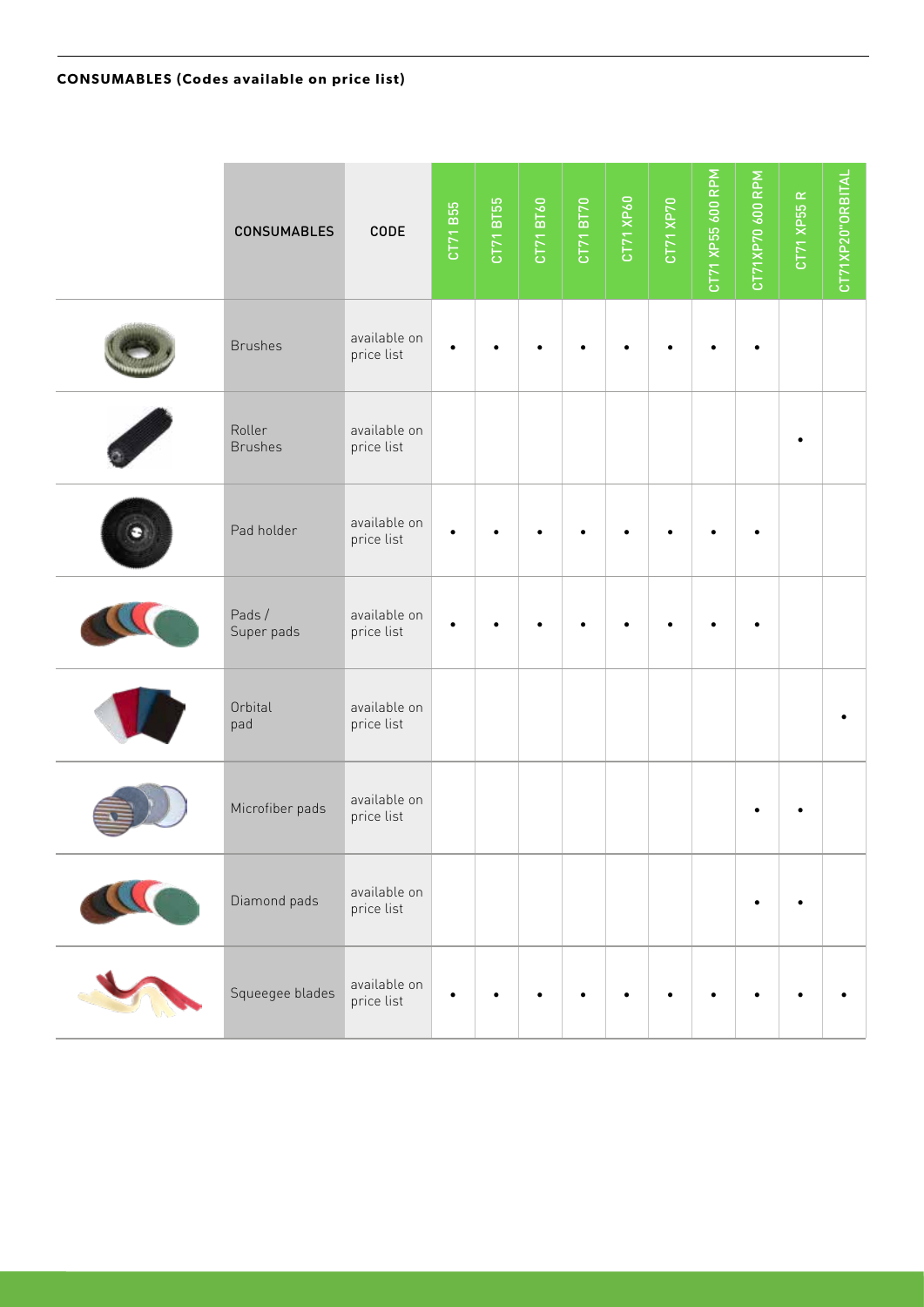# **OPTIONAL ACCESSORIES**

| <b>BRUSH</b><br><b>HEAD</b> | CODE      | CT71 B55 | CT71 BT55 | CT71 BT60 | CT71 BT70 | CT71 XP60 | CT71 XP70                      | CT71 XP55 600 RPM | CT71XP70 600 RPM | CT71 XP55 R | CT71XP20" ORBITAL |
|-----------------------------|-----------|----------|-----------|-----------|-----------|-----------|--------------------------------|-------------------|------------------|-------------|-------------------|
| <b>B55</b>                  |           |          |           |           |           |           | NOT INTERCHANGEABLE BRUSH HEAD |                   |                  |             |                   |
| <b>BT55</b>                 | KTRI04851 |          |           |           |           |           |                                |                   |                  |             |                   |
| <b>BT60</b>                 | KTRI04852 |          |           |           |           |           |                                |                   |                  |             |                   |
| <b>BT70</b>                 | KTRI04853 |          | ٠         |           |           |           |                                |                   |                  |             |                   |
| XP55 600<br><b>RPM</b>      | KTRI04855 |          |           |           |           |           |                                |                   |                  |             |                   |
| XP70 600<br><b>RPM</b>      | KTRI04856 |          |           |           |           |           |                                |                   |                  |             |                   |
| <b>XP55 R</b>               | KTRI04854 |          |           |           |           | $\bullet$ |                                |                   |                  |             |                   |
| XP20"<br>ORBITAL            | KTRI05787 |          |           |           |           |           |                                |                   |                  |             |                   |